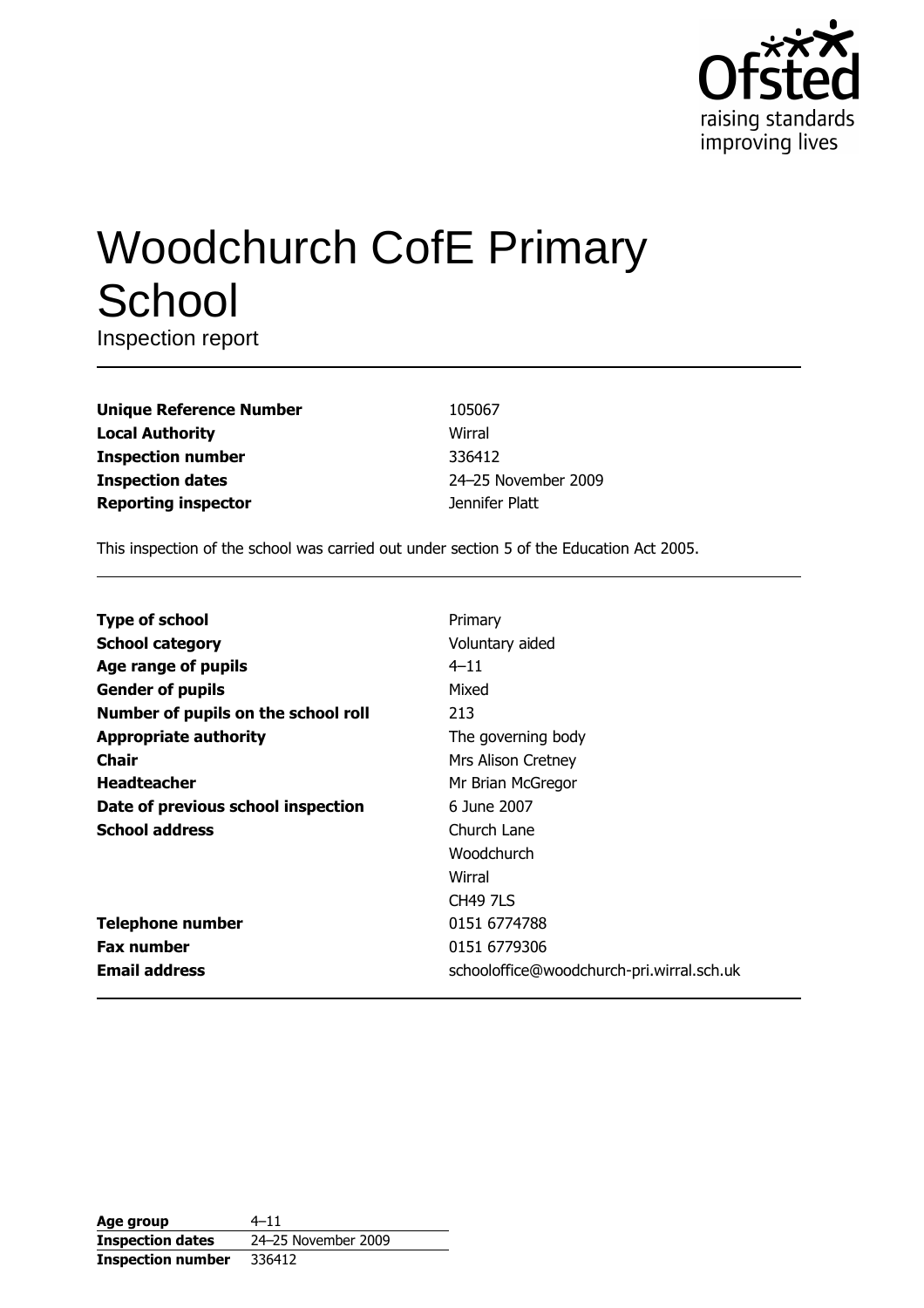The Office for Standards in Education, Children's Services and Skills (Ofsted) regulates and inspects to achieve excellence in the care of children and young people, and in education and skills for learners of all ages. It regulates and inspects childcare and children's social care, and inspects the Children and Family Court Advisory Support Service (Cafcass), schools, colleges, initial teacher training, work-based learning and skills training, adult and community learning, and education and training in prisons and other secure establishments. It rates council children's services, and inspects services for looked after children, safequarding and child protection.

Further copies of this report are obtainable from the school. Under the Education Act 2005, the school must provide a copy of this report free of charge to certain categories of people. A charge not exceeding the full cost of reproduction may be made for any other copies supplied.

If you would like a copy of this document in a different format, such as large print or Braille, please telephone 08456 404045, or email enquiries@ofsted.gov.uk.

You may copy all or parts of this document for non-commercial educational purposes, as long as you give details of the source and date of publication and do not alter the documentation in any way.

Royal Exchange Buildings St Ann's Square Manchester M2 7LA T: 08456 404045 Textphone: 0161 618 8524 E: enquiries@ofsted.gov.uk W: www.ofsted.gov.uk © Crown copyright 2009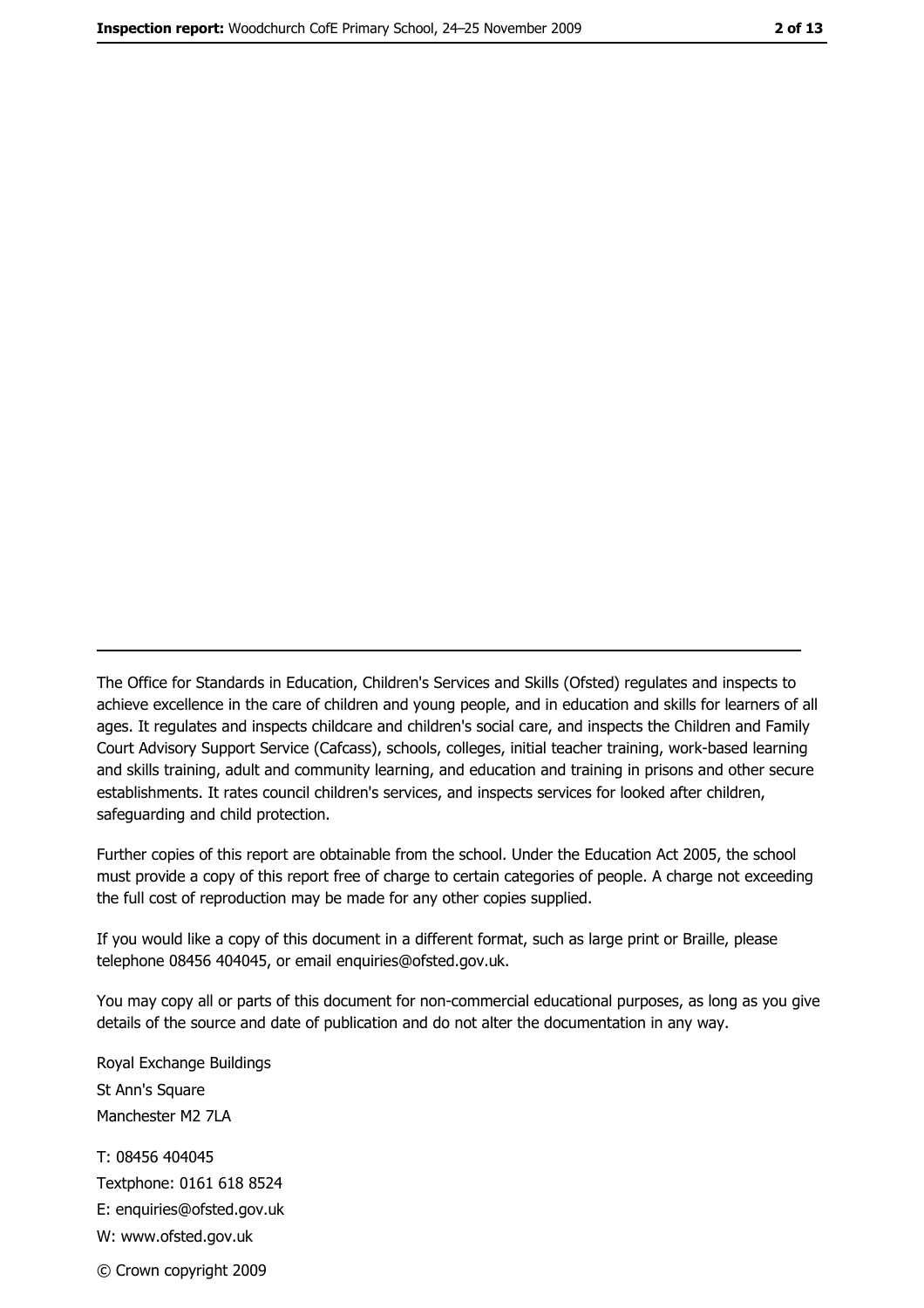# **Introduction**

This inspection was carried out by three additional inspectors. The inspectors visited 15 lessons and held meetings with governors, staff and groups of pupils. They observed the school's work and looked at teachers' planning, documentation for safeguarding pupils, the school's assessment records and test results, plans for future development and a range of policies. In addition, inspectors analysed 30 questionnaires returned by parents and carers, 21 from staff and 101 from pupils.

The inspection team reviewed many aspects of the school's work. It looked in detail at the following:

- current progress, especially in Key Stage 1 and for the more able pupils, in  $\blacksquare$ mathematics
- the quality of teaching and the use of assessment when planning lessons  $\blacksquare$
- the rigour and accuracy of the school's self-evaluation and the drive to raise  $\blacksquare$ standards.

## **Information about the school**

This is an average size school. A well above average proportion of pupils is eligible for free school meals and very few are from minority ethnic groups. The proportion of pupils with special educational needs and/or disabilities is below average. There is an Early Years Foundation Stage in one Reception class. The school provides extended school provision after normal school hours but this was not part of this inspection. The school holds several awards including the National Healthy Schools Award, Active Mark and Bronze Bike-it Award. The school has earned recognition for its involvement with Family Works which promotes partnership with parents.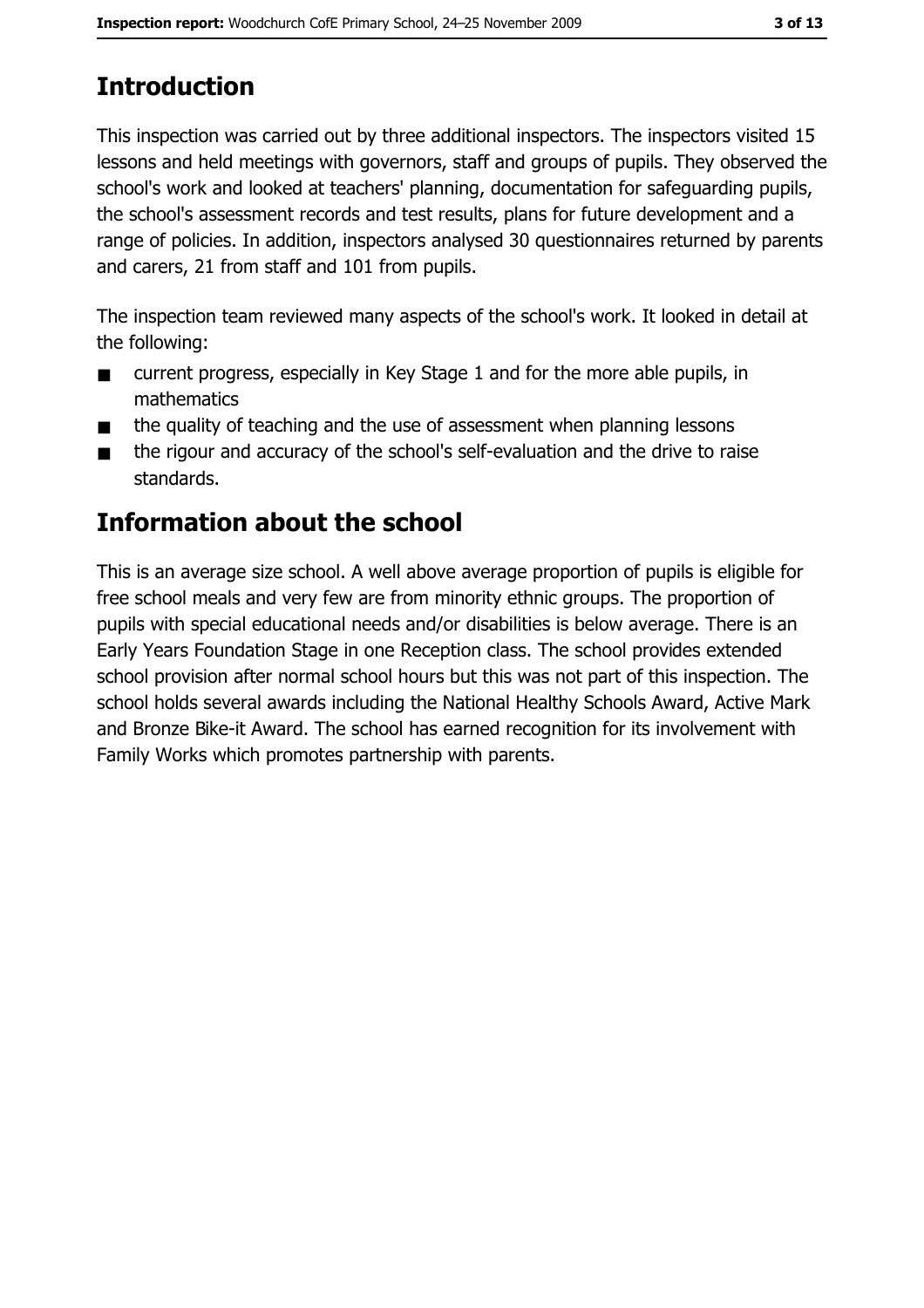Inspection grades: 1 is outstanding, 2 is good, 3 is satisfactory, and 4 is inadequate Please turn to the glossary for a description of the grades and inspection terms

# **Inspection judgements**

## Overall effectiveness: how good is the school?

#### The school's capacity for sustained improvement

## **Main findings**

This is a good school and parents are justified in their confidence in it. It has many strengths, including the high quality of care, which lead to a secure and happy atmosphere conducive to good learning. Pupils enjoy school and show respect for visitors, staff and each other. They have a good understanding of keeping healthy and know how to look after themselves and keep safe.

Pupils make good progress in lessons especially in the Early Years Foundation Stage and in Key Stage 2. From starting school with skills that are lower than usually seen pupils achieve well and leave school having reached average standards. Progress accelerates in Key Stage 2 where teaching is consistently good. In Key Stage 1 and in mathematics in Key Stage 2, although there is a rising trend in attainment, the more able pupils are not always making enough progress. In a few lessons teachers are not always pitching work at the correct level and this leads to a lack of challenge. This is not the case in other lessons where teaching seen was outstanding proceeding at an exhilarating pace that excited and sustained learning.

Many visitors and visits add interest to the curriculum as do the themed weeks and special events. As yet, the school does not link subjects together on a regular basis and the opportunities to advance other skills, especially mathematics, are not fully exploited to make learning more purposeful.

The more thorough systems now in place to track progress are impacting positively on leaders' monitoring and self-evaluation. Plans are in place to reduce the time between assessments and check even more rigorously that all pupils make enough progress. The school now has a clear view of its strengths and the good response to identified weaknesses is evident in the gradual rise in standards. There is a strong commitment to improve mathematics which has proved to be more resistant to change than the other subjects. This ensures good capacity to improve.

## What does the school need to do to improve further?

- $\blacksquare$ Increase progress for the more able pupils in Key Stage 1 and in mathematics in Key Stage 2 by:
	- making sure all lessons are delivered at a brisk pace
	- using assessment information more effectively to ensure tasks are sufficiently challenging.
- Make the curriculum more imaginative by linking subjects together so that learning is more purposeful and basic skills, especially mathematics, are developed in a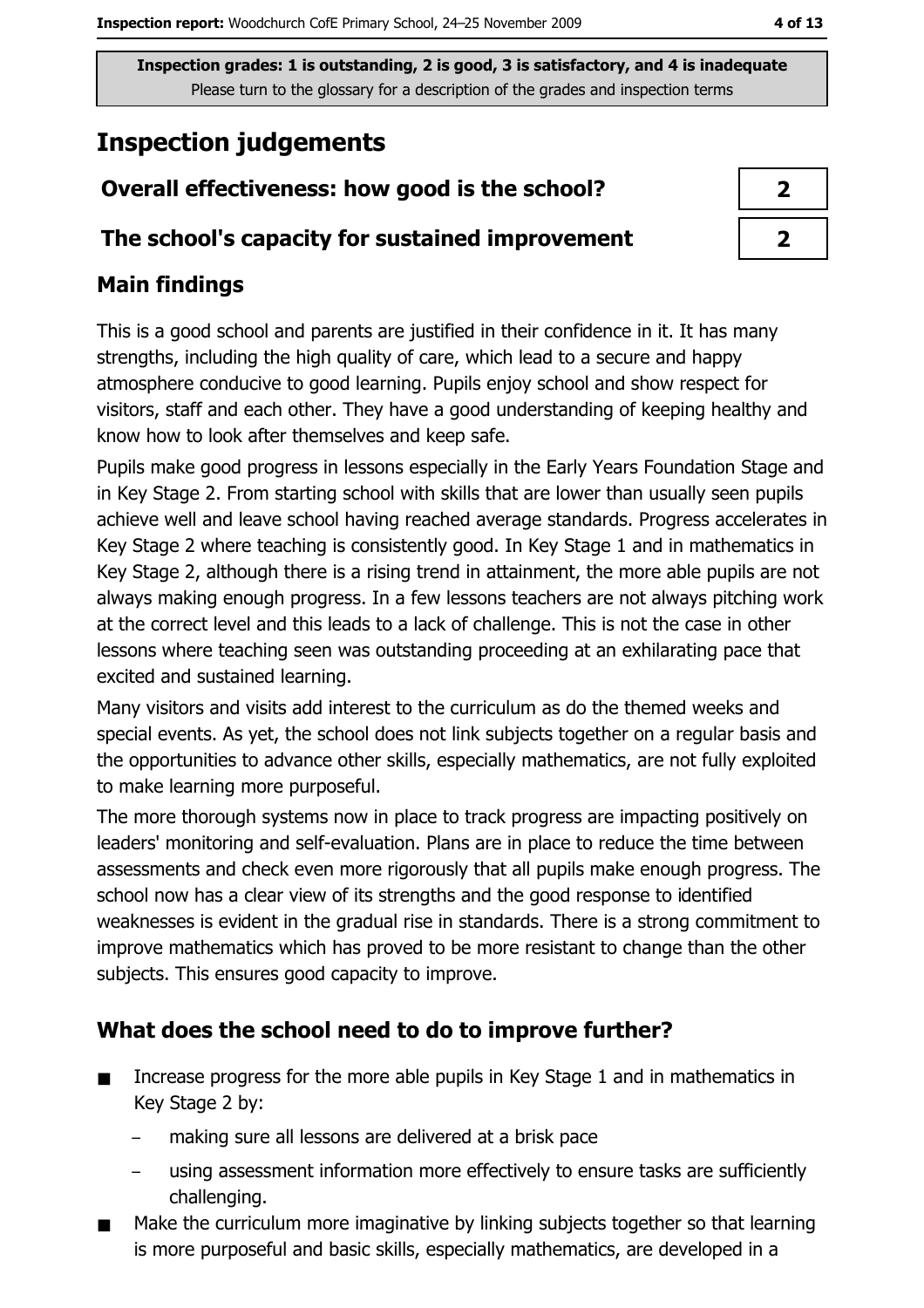Inspection grades: 1 is outstanding, 2 is good, 3 is satisfactory, and 4 is inadequate Please turn to the glossary for a description of the grades and inspection terms

range of subjects.

Embed the new tracking procedures by making more frequent checks on pupils' on-going progress.

#### **Outcomes for individuals and groups of pupils**

Progress in the majority of lessons is good and in some cases is excellent. The older pupils especially are very keen to learn and do well. They display maturity in their responses in lessons and rise to the challenge to extend their ideas and clarify their thoughts. In many lessons pupils work together well and make good use of the time given to discuss their ideas with a partner. Where teaching is less effective, especially in Key Stage 1, pupils become restless and do not complete work to the best of their ability.

Children get off to a good start in the Early Years Foundation Stage and make good progress in their first year. Although progress is inconsistent between Years 1 and 6 it is good overall especially accelerating at the end of Key Stage 2. Consequently, by the time pupils leave Year 6 standards are average in English, mathematics and science. The very small number of pupils from minority ethnic groups makes good progress because they play a full part in school life. Support for pupils with special educational needs and/or disabilities is effective because their needs are dealt with through individual plans and by experienced support staff. As a result they make good progress.

Pupils' good understanding of the importance of leading healthy lifestyles is evident in their choice of healthy food and energetic play. Many opt to walk to school. Pupils behave well and in the school's act of worship behaviour was excellent showing respect for visitors and extremely attentive listening. Pupils are keen to take on responsibilities as can be seen by the older pupils acting as play leaders and helping at lunchtime. Relationships are good and pupils say they know who to approach with any worries, such as bullying. Their class rules show they understand that they are responsible for their actions and an awareness that they can upset other pupils. Attendance is average and pupils are soundly prepared for the future. The good progress in social skills ensures they face the next stage of their education with confidence.

These are the grades for pupils' outcomes

#### $\overline{2}$

The grades for attainment and attendance are: 1 is high; 2 is above average; 3 is broadly average; and 4 is low.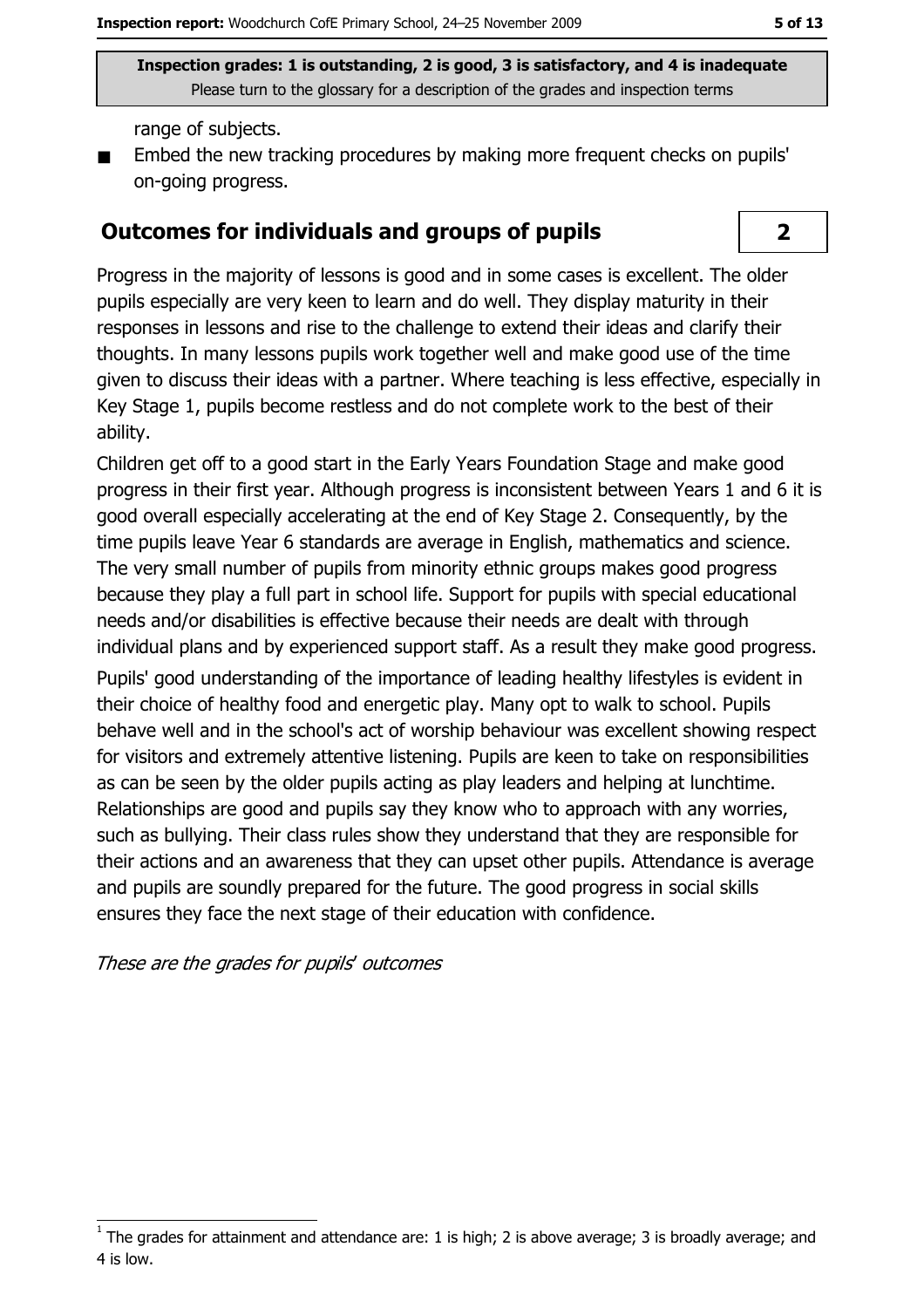Inspection grades: 1 is outstanding, 2 is good, 3 is satisfactory, and 4 is inadequate Please turn to the glossary for a description of the grades and inspection terms

| Pupils' achievement and the extent to which they enjoy their learning                                                     |               |  |  |
|---------------------------------------------------------------------------------------------------------------------------|---------------|--|--|
| Taking into account:<br>Pupils' attainment <sup>1</sup>                                                                   | 3             |  |  |
| The quality of pupils' learning and their progress                                                                        | $\mathcal{P}$ |  |  |
| The quality of learning for pupils with special educational needs and/or<br>disabilities and their progress               |               |  |  |
| The extent to which pupils feel safe                                                                                      |               |  |  |
| <b>Pupils' behaviour</b>                                                                                                  |               |  |  |
| The extent to which pupils adopt healthy lifestyles                                                                       |               |  |  |
| The extent to which pupils contribute to the school and wider community                                                   |               |  |  |
| The extent to which pupils develop workplace and other skills that will<br>contribute to their future economic well-being |               |  |  |
| Taking into account:<br>Pupils' attendance <sup>1</sup>                                                                   |               |  |  |
| The extent of pupils' spiritual, moral, social and cultural development                                                   |               |  |  |

#### How effective is the provision?

Good relationships and clear expectations in lessons ensure they run smoothly. Many lessons include a variety of different activities that sustain pupils' interest. This was reflected in the literacy lessons for Year 6 pupils who have been inspired to enjoy reading Macbeth because of the effective use of drama, photographs and collaboration. Although standards in mathematics are not as high as in other subjects, lessons include practical activities. These often consolidate learning but occasionally tasks are rather time consuming, including examples such as colouring, cutting and pasting, which are not sufficiently challenging. Marking has been a focus of improvement since the previous inspection and teachers now inform pupils how to improve. Targets are also set to quide pupils but these are not referred to sufficiently in marking to keep them at the forefront of pupils' thoughts as they set to work.

Personal, social and emotional development is promoted well in the curriculum and pupils learn in an orderly and calm atmosphere. Good quality art on display and the opportunities to play a musical instrument show the school has sustained a breadth of experiences. To make these even more interesting the school is looking to link subjects and increase events such as the focus weeks which also include parents.

This is a caring school and the vast majority of parents felt the school is committed to putting the needs of children first. Transition, as pupils move to the next stage of their education, is good. Visitors advise pupils not only how to keep safe but also on possible future careers so they can make informed choices about the future. The more vulnerable pupils are given additional support so that any difficulties are overcome.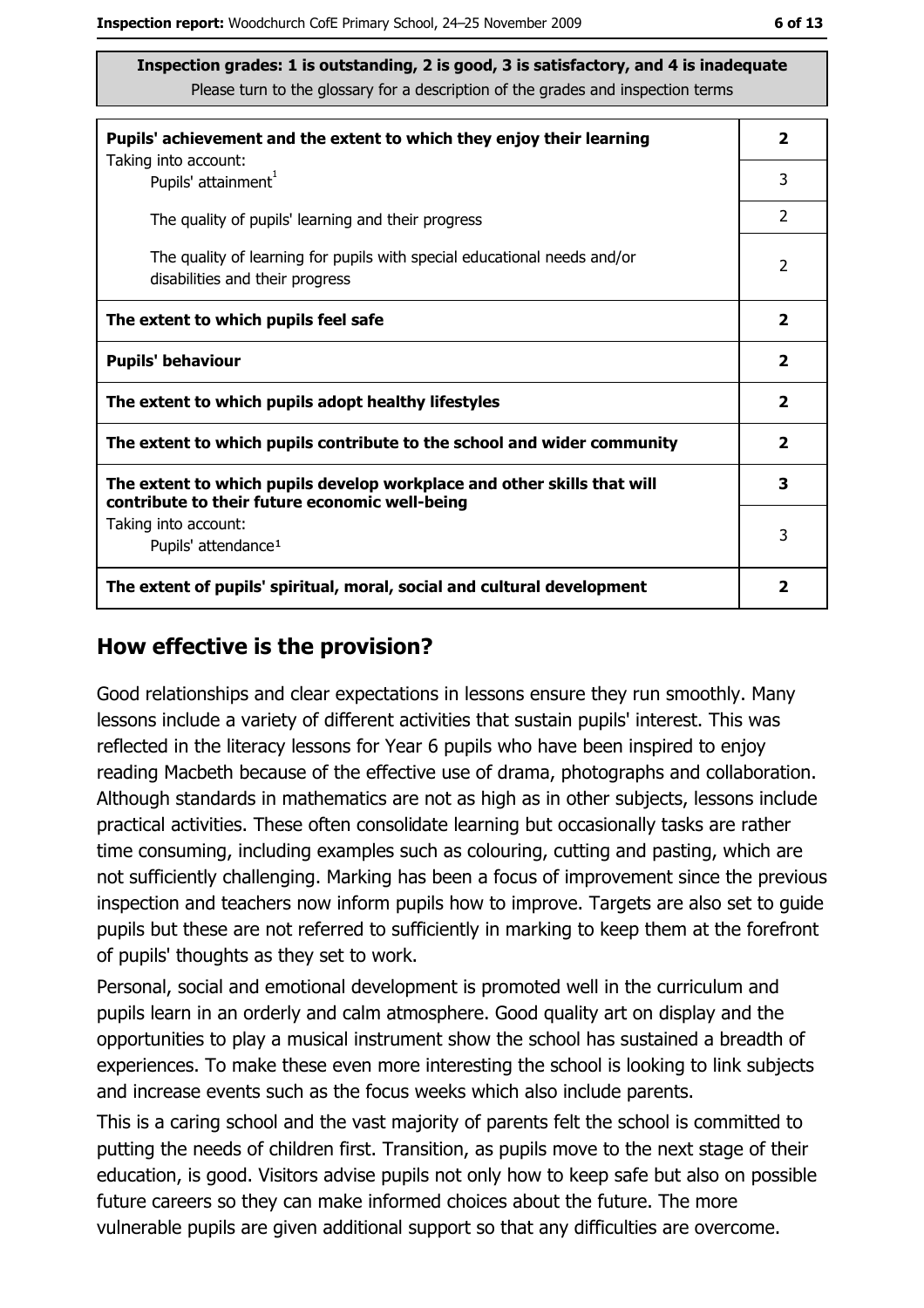These are the grades for the quality of provision

| The quality of teaching                                                                                    |   |
|------------------------------------------------------------------------------------------------------------|---|
| Taking into account:<br>The use of assessment to support learning                                          |   |
| The extent to which the curriculum meets pupils' needs, including, where<br>relevant, through partnerships | 3 |
| The effectiveness of care, guidance and support                                                            |   |

#### How effective are leadership and management?

Since the last inspection many initiatives have been put in place to raise attainment. These have been more effective in English than in mathematics but there are now signs of rising standards especially for the more able pupils. The drive for higher standards continues with the development of the role of subject leaders. Their action plans are extremely thorough showing a good analysis of data and practical activities in place to tackle any dips in progress. Actions include improving teaching in Key Stage 1, which is remedying previous underachievement that was not spotted quickly enough in the past. Although the new systems are not yet fully established, new information is emerging that is enabling governors to be more informed and so extend their role as critical friends to the school. Supportive governors fulfil their other roles successfully, especially ensuring all safeguarding procedures are in place. Appropriate checks are made to see staff are suitable to work with young people and all are trained in child protection.

The plan to promote community cohesion shows the school has made good inroads in extending local links and in widening contacts with schools that have a more diverse mix of cultures. The extent to which this provision is evaluated is at an early stage.

Leadership values its links with parents and carers, recognising their support is vital to pupils' progress and well-being. Staff are readily available so that any concerns can be shared. Workshops, for parents, extend knowledge in a range of aspects including how to help their children. Partnerships with external agents are extensive and used especially well to obtain guidance for the more vulnerable pupils. This reflects the school's determination to provide equal opportunities for these pupils and the school is moving to ensure the needs of the more able pupils are more fully met.

|  |  |  |  |  |  |  | These are the grades for leadership and management |
|--|--|--|--|--|--|--|----------------------------------------------------|
|--|--|--|--|--|--|--|----------------------------------------------------|

| The effectiveness of leadership and management in embedding ambition and<br>driving improvement                                                                     |  |
|---------------------------------------------------------------------------------------------------------------------------------------------------------------------|--|
| Taking into account:<br>The leadership and management of teaching and learning                                                                                      |  |
| The effectiveness of the governing body in challenging and supporting the<br>school so that weaknesses are tackled decisively and statutory responsibilities<br>met |  |
| The effectiveness of the school's engagement with parents and carers                                                                                                |  |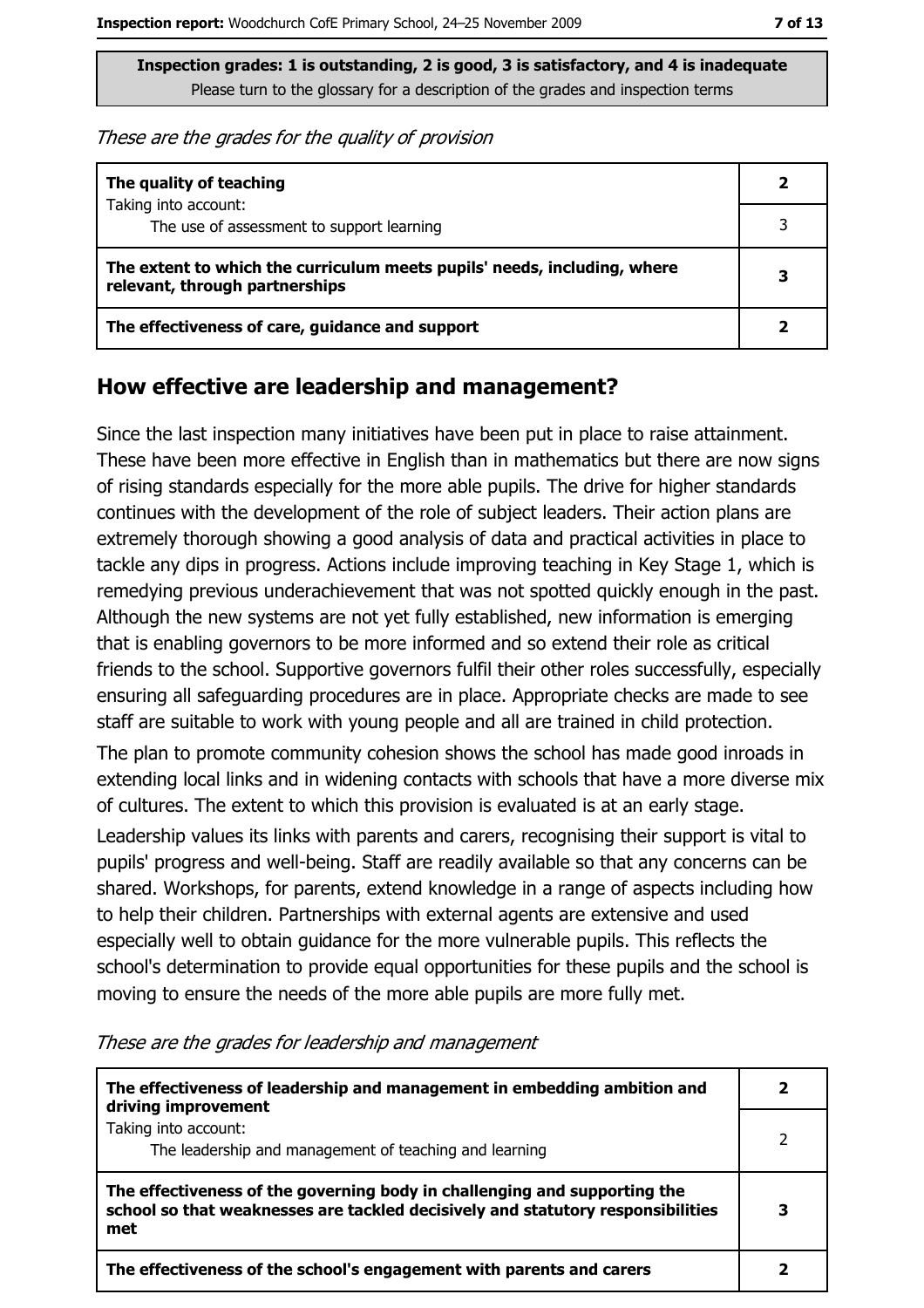| Inspection grades: 1 is outstanding, 2 is good, 3 is satisfactory, and 4 is inadequate<br>Please turn to the glossary for a description of the grades and inspection terms |                         |  |  |  |
|----------------------------------------------------------------------------------------------------------------------------------------------------------------------------|-------------------------|--|--|--|
| The effectiveness of partnerships in promoting learning and well-being                                                                                                     | 2                       |  |  |  |
| The effectiveness with which the school promotes equality of opportunity and<br>tackles discrimination                                                                     | з                       |  |  |  |
| The effectiveness of safeguarding procedures                                                                                                                               | 3                       |  |  |  |
| The effectiveness with which the school promotes community cohesion                                                                                                        | 3                       |  |  |  |
| The effectiveness with which the school deploys resources to achieve<br>value for money                                                                                    | $\overline{\mathbf{2}}$ |  |  |  |

## **Early Years Foundation Stage**

Children enter Reception with skills that are lower than those typical for their age especially in personal and social skills and communication. Effective teaching enables them to make good progress although they do not quite reach average standards by the time they enter Year 1. Good progress is very evident in the development of their social skills and the children show good independence and an ability to stay on a task for a good length of time. The day is well organised with a good balance between free choice and activities led by an adult. Children love referring to the picture on the task-board that shows them their daily options. Staff lead focus activities very well with practical activities, rhymes and effective questioning making learning fun as well as purposeful. Outdoors is small and activities seen lacked the variety of the indoor ones. The children enjoy using the interactive whiteboard and although computers are available they are not easily accessible for free choice. Leadership effectively plans for the future making good use of the children's well-kept individual records.

These are the grades for the Early Years Foundation Stage

| <b>Overall effectiveness of the Early Years Foundation Stage</b>                             |   |  |  |
|----------------------------------------------------------------------------------------------|---|--|--|
| Taking into account:                                                                         |   |  |  |
| Outcomes for children in the Early Years Foundation Stage                                    |   |  |  |
| The quality of provision in the Early Years Foundation Stage                                 |   |  |  |
| The effectiveness of leadership and management of the Early Years<br><b>Foundation Stage</b> | 2 |  |  |

#### **Views of parents and carers**

The response to the pre-inspection questionnaire was small and was mostly positive. Parents and carers regard the teaching as good and appreciate that their children enjoy school. There were no significant trends in the small number of criticisms offered in the questionnaires but inspectors did consider all of these as part of the process of evaluating the school.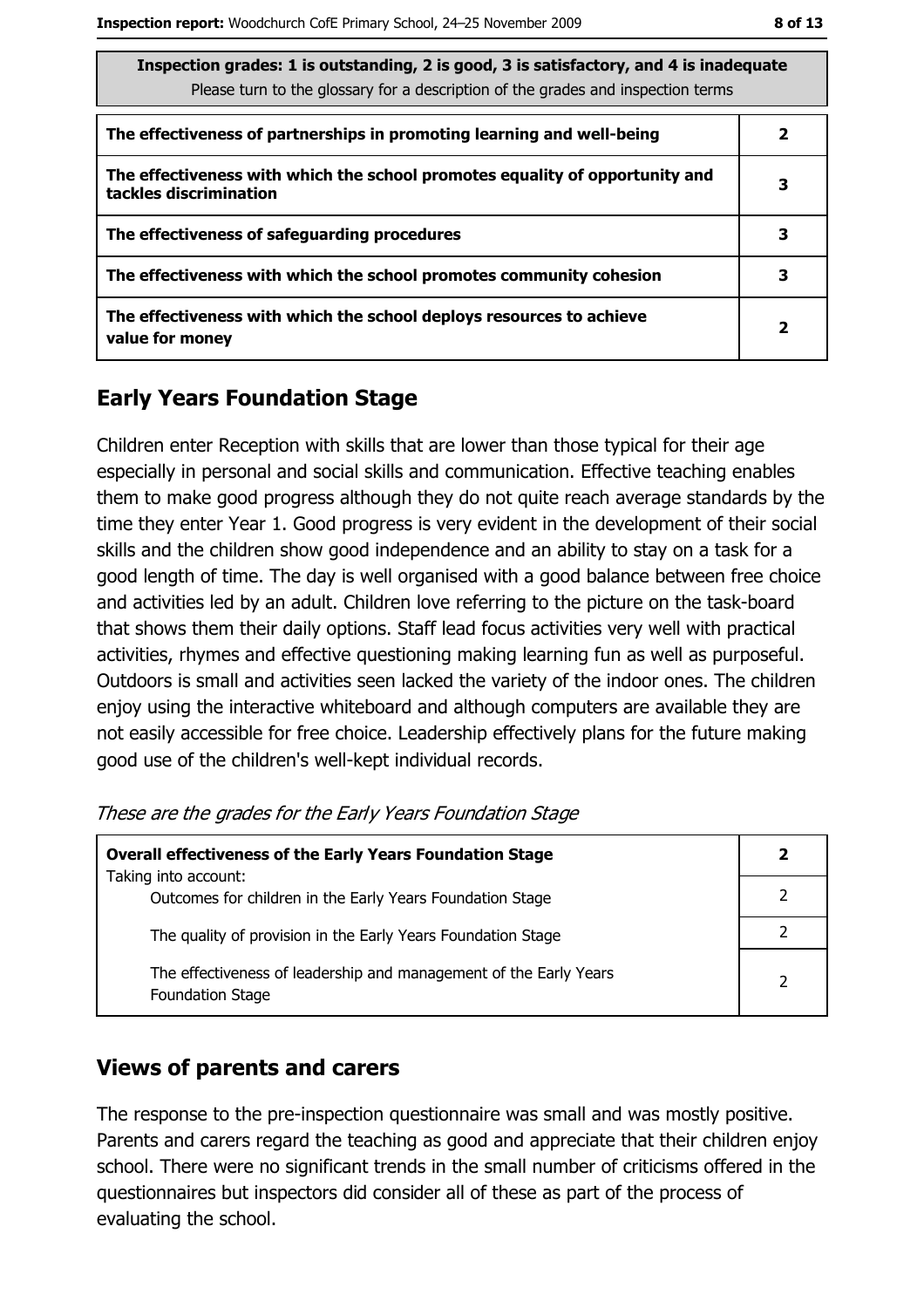## Responses from parents and carers to Ofsted's questionnaire

Ofsted invited all the registered parents and carers of pupils registered at Woodchurch Church of England Primary School to complete a questionnaire about their views of the school.

In the questionnaire, parents and carers were asked to record how strongly they agreed with 13 statements about the school.

The inspector received 30 completed questionnaires by the end of the on-site inspection. In total, there are 213 pupils registered at the school.

| <b>Statements</b>                                                                                                                                                                                                                                       | <b>Agree</b> | <b>Strongly</b> | <b>Agree</b> |               | <b>Disagree</b> |                | <b>Strongly</b><br>disagree |                  |
|---------------------------------------------------------------------------------------------------------------------------------------------------------------------------------------------------------------------------------------------------------|--------------|-----------------|--------------|---------------|-----------------|----------------|-----------------------------|------------------|
|                                                                                                                                                                                                                                                         | <b>Total</b> | $\frac{1}{2}$   | <b>Total</b> | $\frac{0}{0}$ | <b>Total</b>    | $\frac{1}{2}$  | <b>Total</b>                | $\frac{1}{2}$    |
| My child enjoys school                                                                                                                                                                                                                                  | 15           | 50              | 13           | 43            | $\overline{2}$  | 7              | 0                           | $\mathbf 0$      |
| The school keeps my child<br>safe                                                                                                                                                                                                                       | 15           | 50              | 12           | 40            | 3               | 10             | 0                           | $\mathbf 0$      |
| The school informs me<br>about my child's progress                                                                                                                                                                                                      | 11           | 37              | 13           | 43            | 3               | 10             | 1                           | 3                |
| My child is making enough<br>progress at this school                                                                                                                                                                                                    | 13           | 43              | 13           | 43            | $\overline{4}$  | 13             | 0                           | 0                |
| The teaching is good at this<br>school                                                                                                                                                                                                                  | 13           | 43              | 14           | 47            | $\mathbf{1}$    | 3              | 1                           | 3                |
| The school helps me to<br>support my child's learning                                                                                                                                                                                                   | 12           | 40              | 13           | 43            | $\overline{4}$  | 13             | 0                           | $\mathbf 0$      |
| The school helps my child to<br>have a healthy lifestyle                                                                                                                                                                                                | 13           | 43              | 16           | 53            | $\mathbf 0$     | 0              | 0                           | $\mathbf 0$      |
| The school makes sure that<br>my child is well prepared for<br>the future (for example<br>changing year group,<br>changing school, and for<br>children who are finishing<br>school, entering further or<br>higher education, or<br>entering employment) | 14           | 47              | 10           | 33            | $\mathbf{1}$    | 3              | $\mathbf 0$                 | $\mathbf 0$      |
| The school meets my child's<br>particular needs                                                                                                                                                                                                         | 12           | 40              | 16           | 53            | $\overline{2}$  | $\overline{7}$ | $\Omega$                    | $\mathbf 0$      |
| The school deals effectively<br>with unacceptable behaviour                                                                                                                                                                                             | 13           | 43              | 12           | 40            | 3               | 10             | $\mathbf{1}$                | 3                |
| The school takes account of<br>my suggestions and<br>concerns                                                                                                                                                                                           | 10           | 33              | 15           | 50            | 5               | 17             | 0                           | $\boldsymbol{0}$ |
| The school is led and<br>managed effectively                                                                                                                                                                                                            | 13           | 43              | 14           | 47            | $\mathbf{1}$    | 3              | $\mathbf 0$                 | $\mathbf 0$      |
| Overall, I am happy with my<br>child's experience at this<br>school                                                                                                                                                                                     | 15           | 50              | 13           | 43            | $\mathbf{1}$    | 3              | $\mathbf{1}$                | 3                |

The table above summarises the responses that parents and carers made to each statement. The percentages indicate the proportion of parents and carers giving that response out of the total number of completed questionnaires. Where one or more parents and carers chose not to answer a particular question, the percentages will not add up to 100%.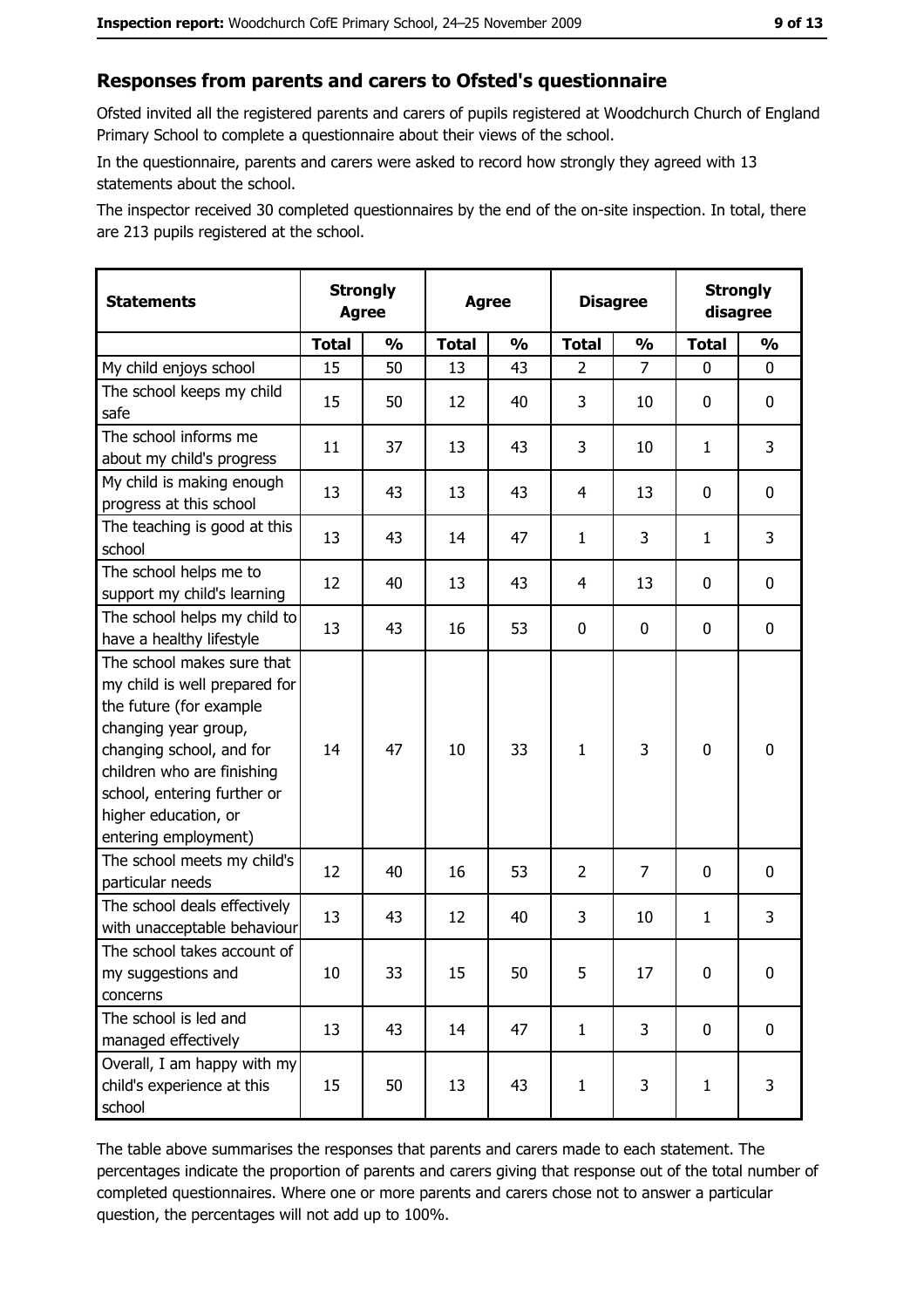# Glossary

| <b>Grade</b> | <b>Judgement</b> | <b>Description</b>                                                                                                                                                                                                               |
|--------------|------------------|----------------------------------------------------------------------------------------------------------------------------------------------------------------------------------------------------------------------------------|
| Grade 1      | Outstanding      | These features are highly effective. An oustanding<br>school provides exceptionally well for its pupils' needs.                                                                                                                  |
| Grade 2      | Good             | These are very positive features of a school. A school<br>that is good is serving its pupils well.                                                                                                                               |
| Grade 3      | Satisfactory     | These features are of reasonable quality. A satisfactory<br>school is providing adequately for its pupils.                                                                                                                       |
| Grade 4      | Inadequate       | These features are not of an acceptable standard. An<br>inadequate school needs to make significant<br>improvement in order to meet the needs of its pupils.<br>Ofsted inspectors will make further visits until it<br>improves. |

## What inspection judgements mean

#### Overall effectiveness of schools inspected between September 2007 and July 2008

|                       | Overall effectiveness judgement (percentage of<br>schools) |      |                     |                   |  |  |
|-----------------------|------------------------------------------------------------|------|---------------------|-------------------|--|--|
| <b>Type of school</b> | Outstanding                                                | Good | <b>Satisfactory</b> | <b>Inadequate</b> |  |  |
| Nursery schools       | 39                                                         | 58   | 3                   | 0                 |  |  |
| Primary schools       | 13                                                         | 50   | 33                  | 4                 |  |  |
| Secondary schools     | 17                                                         | 40   | 34                  | 9                 |  |  |
| Sixth forms           | 18                                                         | 43   | 37                  | $\overline{2}$    |  |  |
| Special schools       | 26                                                         | 54   | 18                  | $\overline{2}$    |  |  |
| Pupil referral units  | 7                                                          | 55   | 30                  | 7                 |  |  |
| All schools           | 15                                                         | 49   | 32                  | 5                 |  |  |

New school inspection arrangements were introduced on 1 September 2009. This means that inspectors now make some additional judgements that were not made previously.

The data in the table above were reported in The Annual Report of Her Majesty's Chief Inspector of Education, Children's Services and Skills 2007/08.

Percentages are rounded and do not always add exactly to 100. Secondary school figures include those that have sixth forms, and sixth form figures include only the data specifically for sixth form inspection judgements.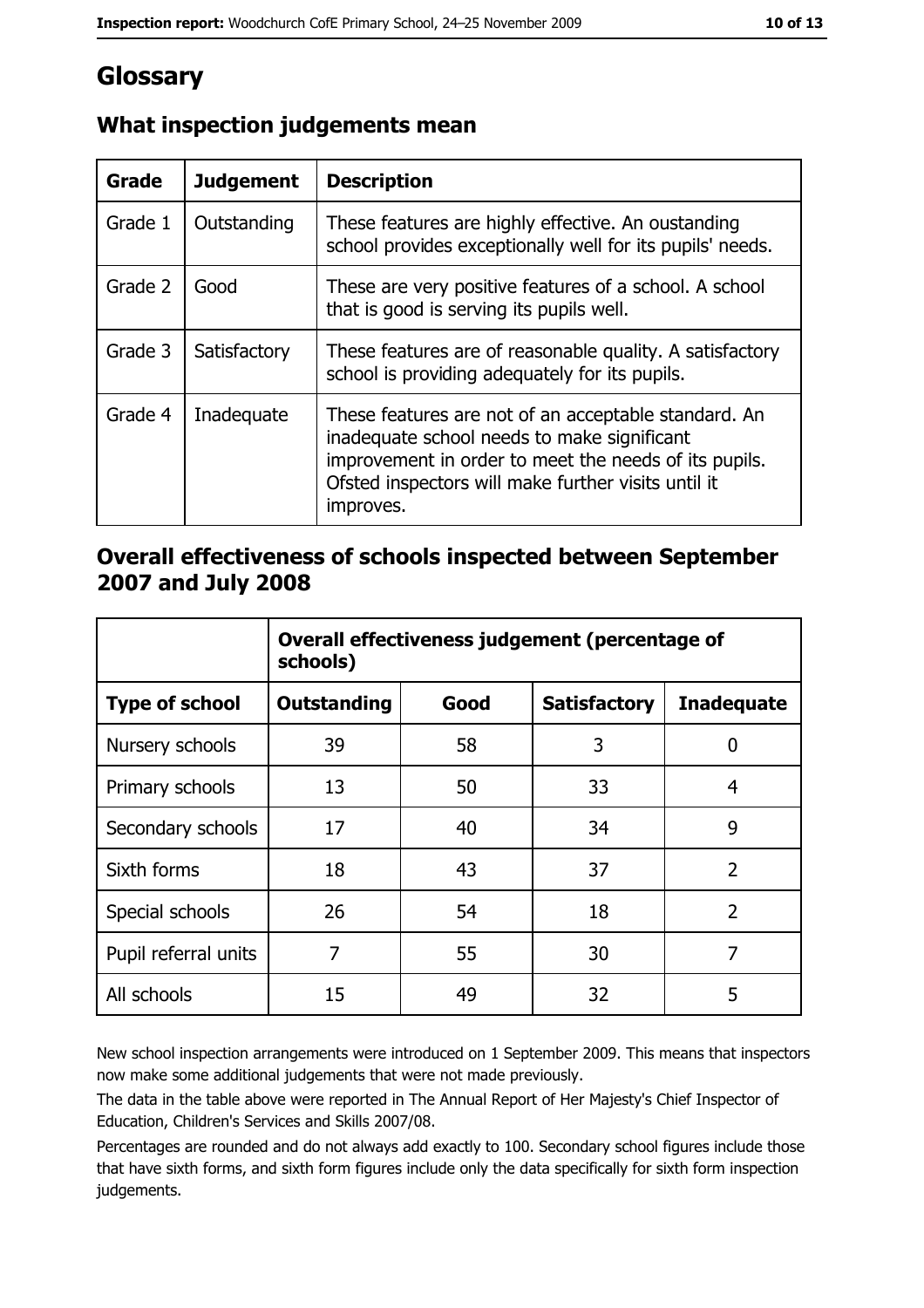# **Common terminology used by inspectors**

| Achievement:                  | the progress and success of a pupil in<br>their learning, development or training.                                                                                                                                                                                                                           |
|-------------------------------|--------------------------------------------------------------------------------------------------------------------------------------------------------------------------------------------------------------------------------------------------------------------------------------------------------------|
| Attainment:                   | the standard of the pupils' work shown by<br>test and examination results and in<br>lessons.                                                                                                                                                                                                                 |
| Capacity to improve:          | the proven ability of the school to<br>continue improving. Inspectors base this<br>judgement on what the school has<br>accomplished so far and on the quality of<br>its systems to maintain improvement.                                                                                                     |
| Leadership and management:    | the contribution of all the staff with<br>responsibilities, not just the headteacher,<br>to identifying priorities, directing and<br>motivating staff and running the school.                                                                                                                                |
| Learning:                     | how well pupils acquire knowledge,<br>develop their understanding, learn and<br>practise skills and are developing their<br>competence as learners.                                                                                                                                                          |
| <b>Overall effectiveness:</b> | inspectors form a judgement on a school's<br>overall effectiveness based on the findings<br>from their inspection of the school. The<br>following judgements, in particular,<br>influence what the overall effectiveness<br>judgement will be.                                                               |
|                               | The school's capacity for sustained<br>improvement.<br>Outcomes for individuals and groups<br>of pupils.<br>The quality of teaching.<br>The extent to which the curriculum<br>meets pupil's needs, including where<br>relevant, through partnerships.<br>The effectiveness of care, guidance<br>and support. |
| Progress:                     | the rate at which pupils are learning in<br>lessons and over longer periods of time. It<br>is often measured by comparing the<br>pupils' attainment at the end of a key<br>stage with their attainment when they<br>started.                                                                                 |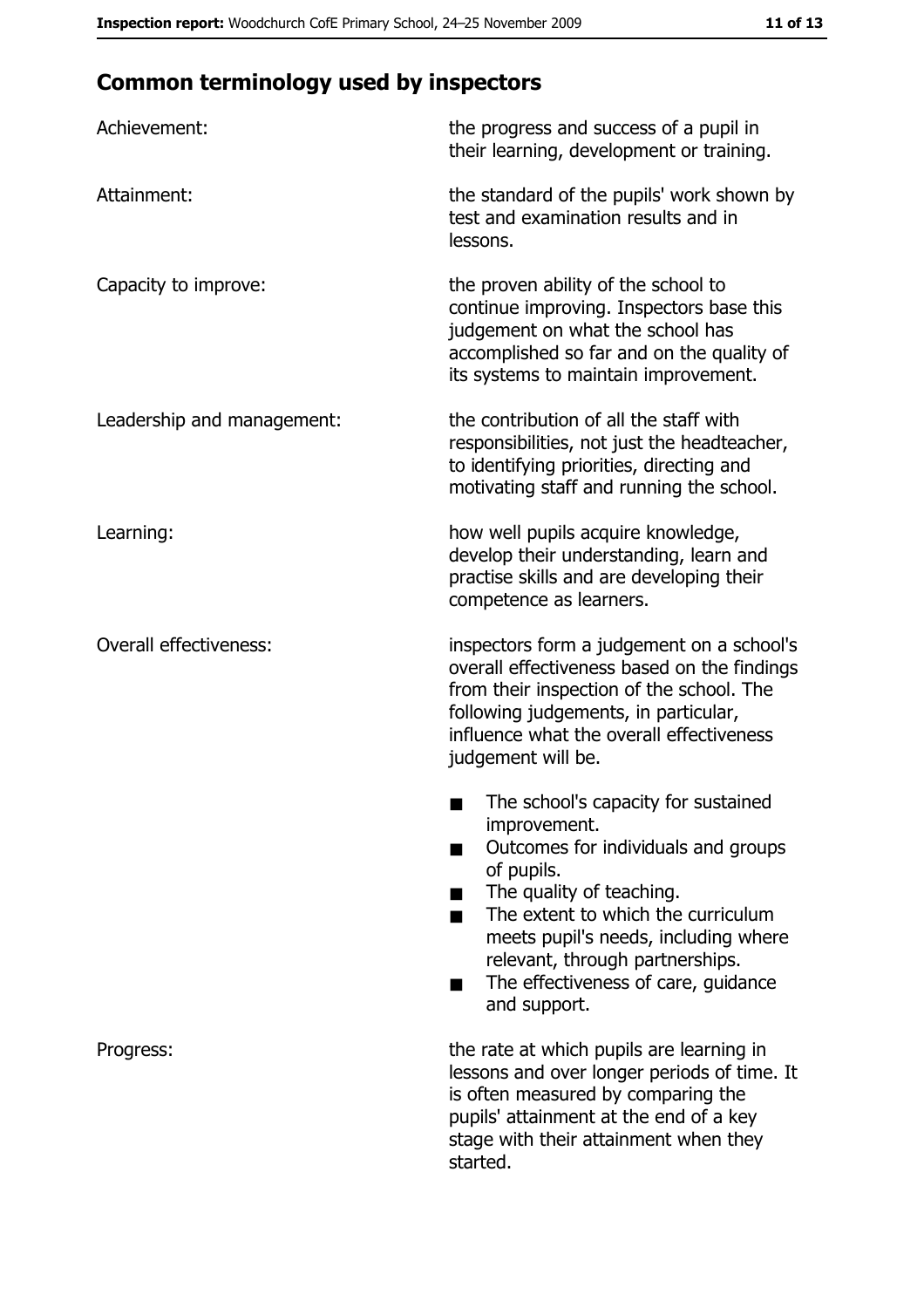This letter is provided for the school, parents and carers to share with their children. It describes Ofsted's main findings from the inspection of their school.



#### 26 November 2009

#### Dear Pupils

Inspection of Woodchurch Church of England Primary School, Wirral CH49 7LS

Thank you all so much for the welcome you gave to the inspectors when we visited your school. We appreciated your friendship and the time you gave to us to tell us about your school. You go to a good school and because of the effective teaching and your hard work most of you make good progress. You behave well and know how to keep safe and recognise the importance of keeping healthy. The headteacher and all of the staff are committed to providing the best for you to ensure you learn in a safe and happy school.

To improve your school, I have asked your headteacher and governors to:

- improve the progress you make in Years 1 and 2 and make sure you all make as  $\blacksquare$ much progress as possible in mathematics
- make more of your lessons of good quality and check that the work you are given is  $\blacksquare$ always just at the right level of difficulty
- link subjects together more so that learning is even more exciting  $\blacksquare$
- check more closely that you are all making enough progress.  $\blacksquare$

I know you would all like to play a part in making your school even better and you can do this by continuing to do your very best and listening closely to your teachers. I especially enjoyed visiting your church and watching your rehearsal for the Christmas play. I am sure it went well and I wish you every happiness for Christmas and the future.

Yours sincerely

Mrs Jennifer Platt

Lead inspector